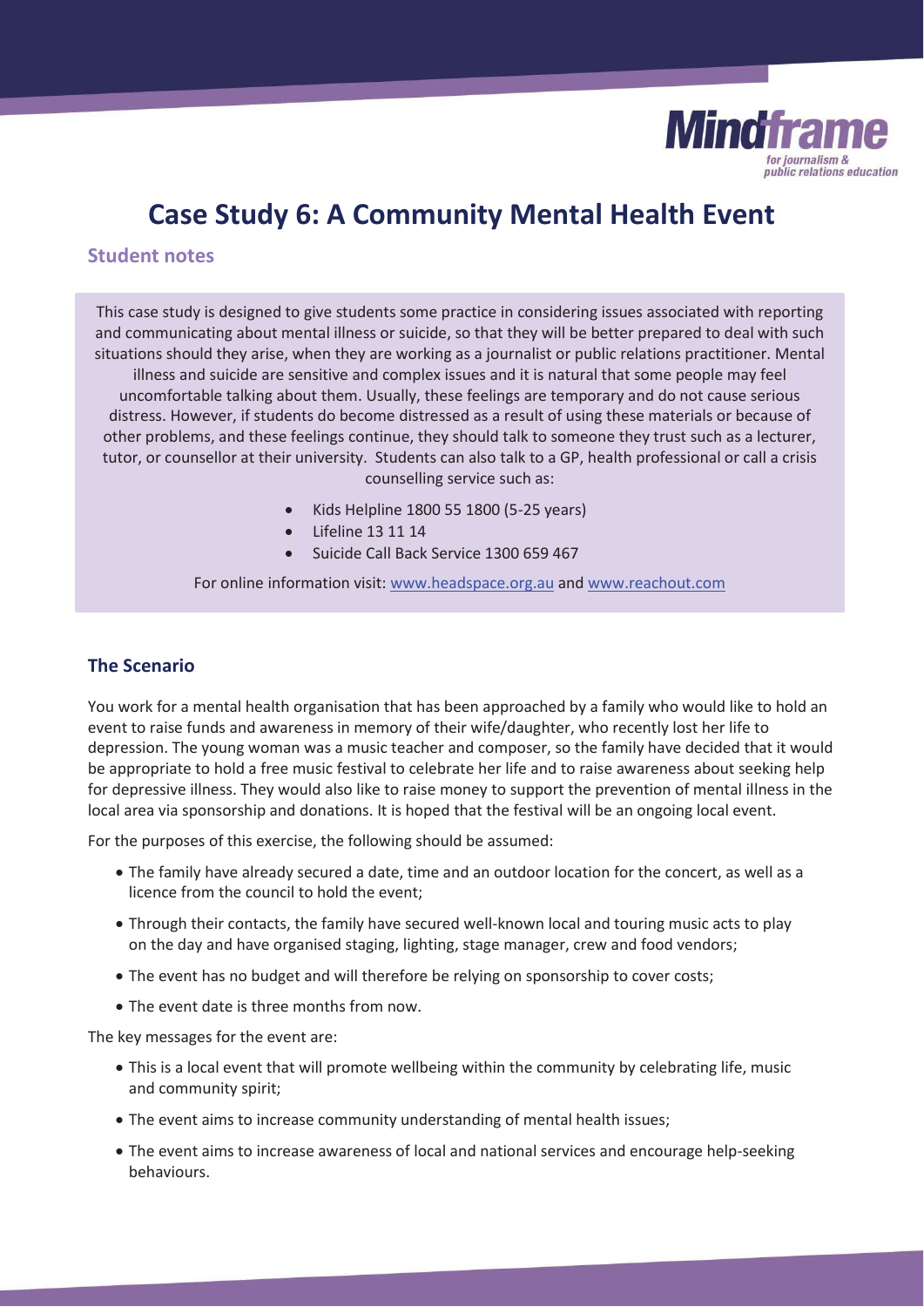

## **The Task**

The following Questions provide a guide for developing a plan for how you might manage the public relations elements of this community event. Your lecturer or tutor may ask you look at all of these questions or a selection only.

In considering the scenario and questions, you should refer to *Issues and Impact: Communicating mental illness and suicide* for an overview of key ethical and public relations issues involved in managing communication about suicide. This resource and further reference materials are available on the *Mindframe* for Universities website (www.mindframe-media.info).

## *A. Identifying and managing stakeholders and publics*

- 1. List all the possible stakeholders you will need to engage and manage for this event?
- 2. How might you develop and manage relationships with these stakeholders:
	- a) Before the event?
	- b) During the event?
	- c) After the event?

### *B. Fundraising strategies*

- 3. What strategies could you use to raise funds from this event?
- 4. How will you identify and attract potential sponsorship?
- 5. What kinds of sponsors would be most suitable and least suitable for this kind of event?

### *C. Event promotion and key messages*

- 6. What strategies would you use to promote the event to the local community?
- 7. Would you involve the media in your promotions? If so, what issues may you need to consider?

8. Given the key messages in the scenario brief above, what strategies could you use to promote these messages:

- a) Before the event?
- b) During the event
- c) After the event?

9. What are some of the language issues that need to be considered when promoting these key messages?

### *D. Branding and marketing*

10. This event does not have a name or a brand. Write a brief that identifies key considerations for naming and branding this event. You may want to write down some potential names for the event.

11. Given that this is the first time the event has been held, what strategies could you implement to help make the event more sustainable?